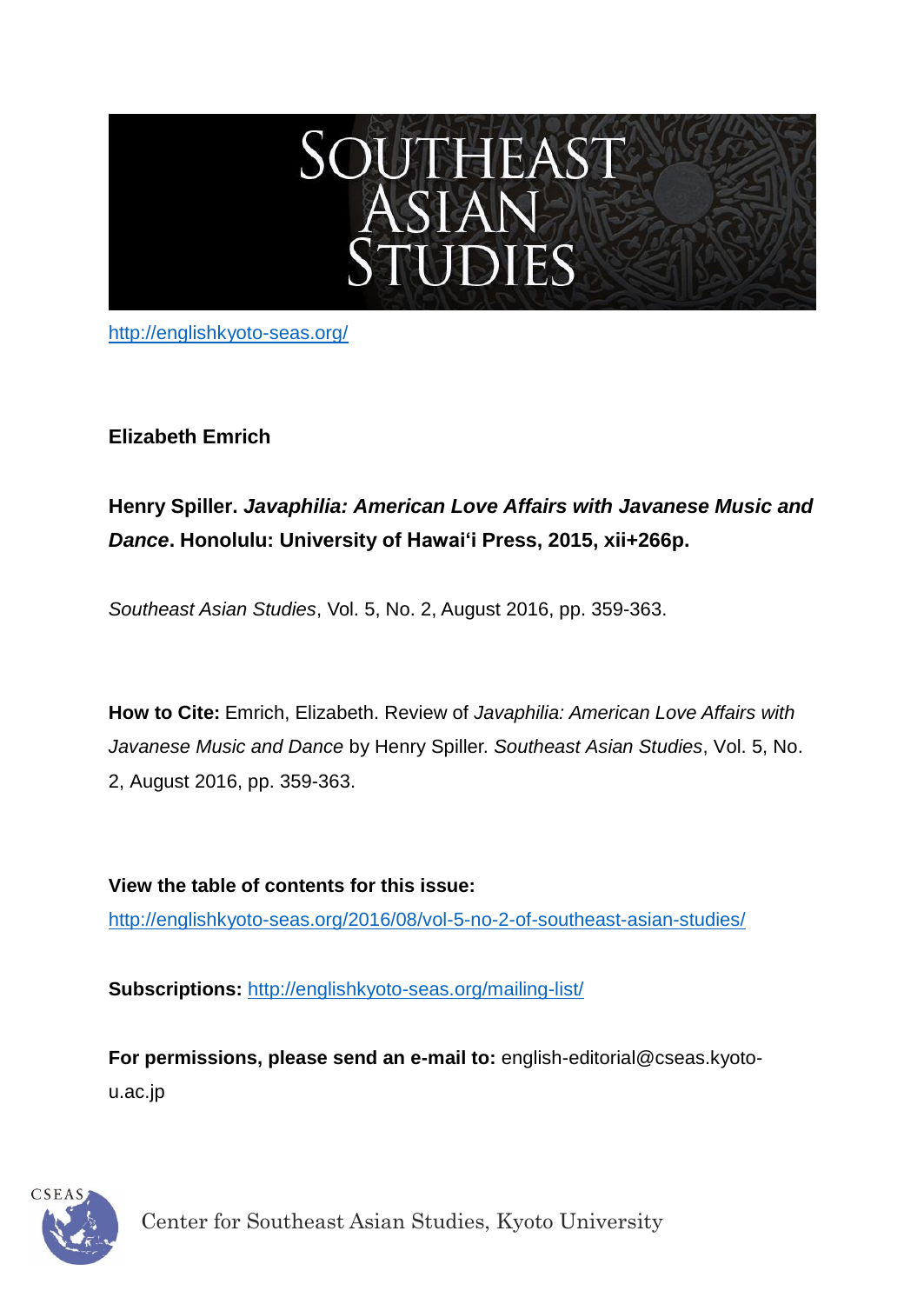subjectivities described by Laksana, however, disputes the prevalence of this dynamic in Java. Instead, he describes religious pluralism as an intimate embrace that nevertheless preserves and edifies discreetly bounded, and in that sense, "authentic" religious identities. The outcome of religious pluralism in Java, then, is not syncretism or eclecticism, but a deepening spiritual formation that preserves religious distinctions and the theological boundaries that separate them.

While anthropologists like Joel Robbins (2006) had once described the "awkward" relationship between theology and ethnography, scholars from both sides have been increasingly open to dialogue and collaboration. Although Laksana places himself firmly within the former camp, his work resonates with that of anthropologists such as Philip Fountain and Sin Wen Lau (2013), who have more recently called for the pursuit of "anthropological theologies." In this book, Laksana offers a substantive response to this call by adding rich, empirical depth to an ongoing transdisciplinary conversation, the development of which offers good prospects for a more comparative and more nuanced account of religious dynamism in Southeast Asia.

> Julius Bautista *CSEAS*

### **References**

- Clooney, Francis X. 2010. *Comparative Theology: Deep Learning across Religious Borders*. West Sussex: Wiley-Blackwell.
- De Botton, Alain. 2012. *Religion for Atheists: A Non-believer's Guide to the Uses of Religion*. New York: Pantheon Books.
- Robbins, Joel. 2006. Anthropology and Theology: An Awkward Relationship? *Anthropological Quarterly* 79(2): 285–294.
- Fountain, Philip; and Lau, Sin Wen. 2013. Anthropological Theologies: Engagements and Encounters. *The Australian Journal of Anthropology* 24(3): 227–234.

## *Javaphilia: American Love Affairs with Javanese Music and Dance*

Henry Spiller

Honolulu: University of Hawai'i Press, 2015, xii+266p.

In this monograph, Henry Spiller has critically examined the self-fashioning of four North American figures who positioned themselves as masters of Javanese dance and/or music to Western audiences throughout the twentieth century. In the process of this self-fashioning, these individuals appropriated specific facets of Javanese cultural production and then redeployed them in a new context, largely at home in the United States, to construct an unconventional or alternative identity and/or career for themselves, reifying problematic and essentializing tropes, and participating in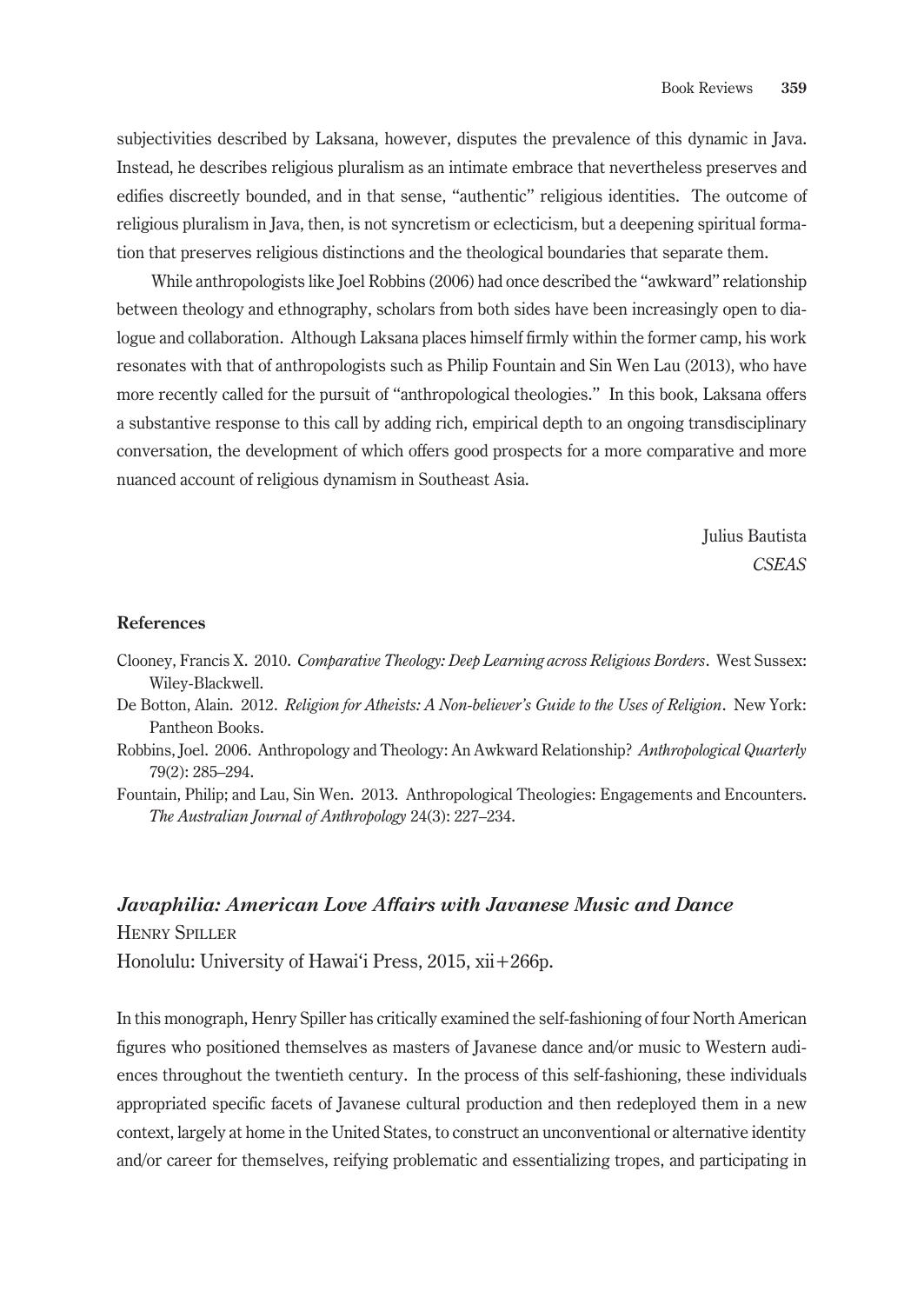an Orientalist discourse along the way. However, I believe it is to the author's credit that he has described these individuals' personal and professional lives with kindness and humor, finding, and acknowledging, parallels with his own experience and involvement with the study and teaching of *gamelan*, as well as pointing out the cultural and academic contributions that these four figures have made to North American understandings of Javanese culture.

In his first chapter, Spiller lays out the thematic and theoretical structure of the book, providing brief overviews of the characters whose lives he will describe in what he calls "microhistories": Eva Gauthier (1885–1958), Hubert Stowitts (1892–1953), Mantle Hood (1918–2005), and Lou Harrison (1917–2003) (p. 24). He also spends some time situating his work within the context of recent research on Javanese culture and music (for example, that of Matthew Cohen) as well as tracing the lineage of orientalisms, American orientalisms in particular, in which these figures participate. In this, he is specifically working from Gina Marchetti's, L. S. Kim's, Erika Lee's, and Malini Johar Schueller's conceptualizations of orientalism within the United States. Taking North America's particular historical circumstances into account, including the United States' economic and military incursions and involvement in the Philippines, China, and Japan during the nineteenth and twentieth centuries, as well as a history of immigration by Asian communities to the West Coast, Schueller identifies two particular forms of American orientalism: first, the concept of Asia as a timeless, ancient place somehow simultaneously existing in contemporary world, and second, the concept of the "East" as a fundamentally spiritual Other. Furthermore, this history of immigration also created a space in which "American orientalisms reflected American approaches to situating one's self within larger communities and forging coherent self-understandings by articulating relationships to one's community and drawing boundaries with one's Others" (pp. 19–21). Therefore, Spiller argues that the four individuals he addresses in this volume were uniquely positioned, in terms of likelihood and methods, to appropriate Javanese cultural practices, as they understood them, to re-fashion their own identities (p. 22). Finally, the chapter itself, and indeed the book in its entirety, is framed by the juxtaposition of two expositions: the World's Columbian Exposition, held in Chicago in 1893, and Expo '86, held in Vancouver in 1986. The comparison serves first to provide a historical context for American imaginings of Javanese culture during the twentieth century, and second, to highlight the proliferation of perspectives, both Indonesian and non-Indonesian, on Javanese *gamelan* performance that were evident 100 years later.

The second chapter focuses in more detail on the 1893 Columbian exposition and its effect on American conceptions of Java from the nineteenth century on. Here, Spiller addresses the physical layout of the exposition, and the history of world's fairs, specifically noting how they were designed to justify the supposed superiority of the host country or culture, and further to that, the processes of industrialization and empire. In the case of the 1893 exposition, the ideological message was clearly stated in the division between the White City, a model for an American city of the future, and the Midway Plaisance, the segregated area in which various cultural groups, including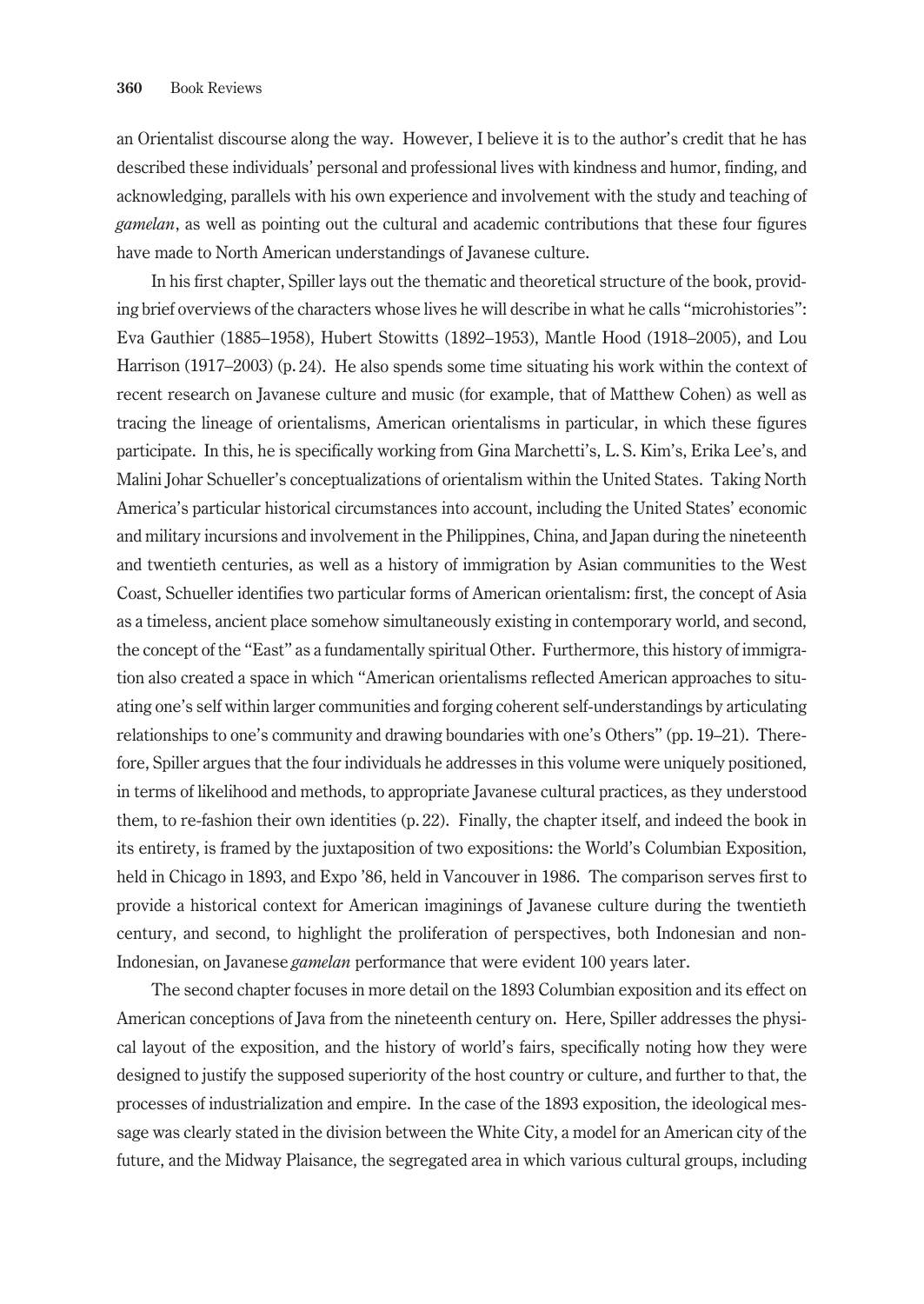a Bedouin community, groups from Turkey and Algeria, and of course, the Javanese community were situated, living in specially-constructed villages. Drawing upon newspaper articles, personal recollections, as well as recordings of Javanese music performed at the Exposition and descriptions of the music and experience of the Javanese village by visitors, Spiller demonstrates how the Javanese pavilion helped to shape North American perceptions of the "exotic" Javanese other as "gentle, childlike creatures who spent their time crafting objects of exquisite beauty" and staging performances of music and dance (p. 27). Ultimately, using these imperialist misconceptions, Javanese exoticism could be co-opted by later North American individuals eager to reconstruct their own identity for their own ends, or to use Javanese cultural idioms, as they understood them, to reconcile unconventional or socially unacceptable parts of their own persons.

The first of the four microhistories Spiller describes is that of Eva Gauthier, whose early life, travels to Java, and reinterpretation of Javanese music and dance to further her career in Europe and United States is the subject of the third chapter. From Spiller's research, it appears that Gauthier's engagement with Javanese music and dance was not originally a planned encounter, but rather the result of her pursuing a Dutch audience for her vocal performances in colonial Java. While there, she came into contact with Paul Seelig, who helped her by arranging music for performances that gradually began to include "Indies-inspired" compositions (p. 64). Further, in early 1914 Gauthier had the opportunity to hear *gamelan* music accompanying the annual eight-day Sekaten festival in honor of the prophet Muhammed while in Solo. Upon returning to North America in late 1914, Gauthier embarked on both research concerning Java as well as lectures and performances involving costumes and her repertoire of Java-inspired music and dance. Relying on "dicent authority," or Thomas Turino's concept of the authority of "having-been-there" (p. 6), Gauthier positioned herself as an authority on Javanese music, dance, and culture, simultaneously carving out a socially-acceptable and financially viable position for herself as an independent female performer during the early twentieth century, and equating her interpretation of Javanese music with North American and European avant-garde music.

The fourth chapter focuses on Hubert J. Stowitts, a dancer as well as set and costume designer professionally active from 1915 on. As a man who deeply valued the aesthetics of dance practice, and as a gay man, Stowitts found himself in search of a subjectivity, which he found in the appropriation of Javanese dance practice, and later as a lecturer and self-styled anthropologist, again based on his dicent authority. Specifically drawn to Java through his own orientalist understanding of Java's exotic culture and its emphasis on dance, Stowitts spent the years 1927–31 studying performances in Yogyakarta and Solo and executing very detailed portraits of various dancers, accurately depicting details of their costuming and poses. Upon his return to the United States (and later travels to Europe), he began to give lectures and perform examples of Javanese dance, as well as arranging exhibitions of his paintings. Furthermore, Stowitts's elevation of Javanese dance was rooted in his orientalist view of Javanese dance: as solely an engagement with the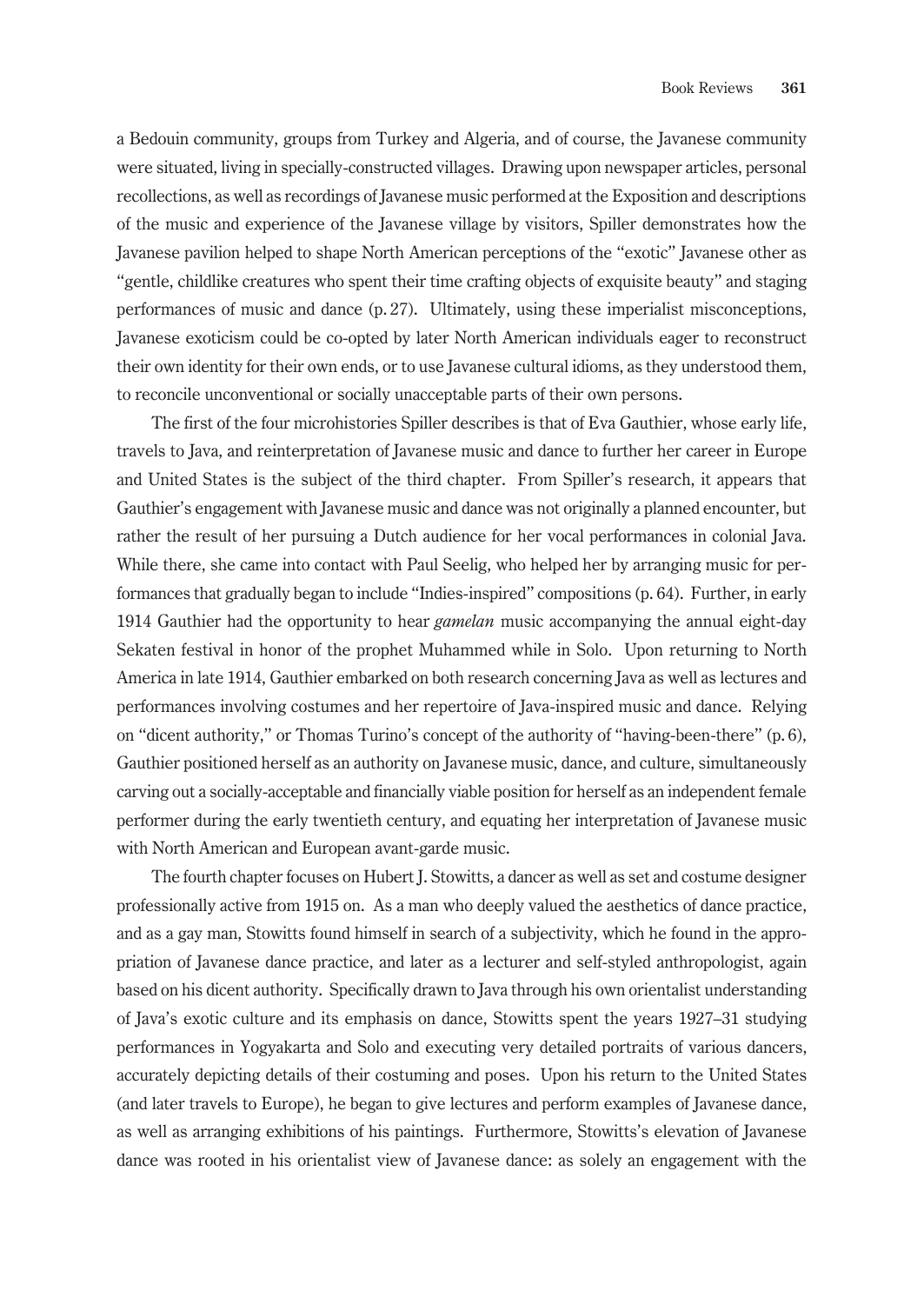spiritual, reflecting the "pure" aesthetic nature of the not-yet-modernized Java. As Spiller describes it, "[Stowitts's] emphasis on a Javanese regard for dance as a normal activity for ordinary men . . . was part of an attempt to persuade Americans to change their mappings of masculinity, femininity, body worship, and sexuality and to redeem his own countercultural predilections" (p. 123).

The fifth chapter is devoted to investigating Mantle Hood's career spent researching *gamelan*, and well as his interest in the occult and spiritualism, an interest that he kept private for much of his life. Here, Spiller points to Hood's interest in Javanese music as not only stemming from an American Cold War pivot toward area studies research, particularly pertaining to those countries seen as key strategic allies for the United States, but also from Hood's perception that the study of Javanese performing arts could provide a gateway for further understanding of the spiritual potential of music. Of foundational importance to North American teaching and performance of Javanese and Sundanese *gamelan* music, Hood's "gamelan study group" (p. 132), founded at UCLA in the early 1950s, was not only the first such group in United States, and provided the model for future performance and study groups across the country, but also embodied Hood's teaching ethos of "bimusicality," in which students participated in musical performance as a research methodology for learning about foreign musical traditions. Hood's reasoning for his appropriation and interpretation of Javanese culture in order to further his career was similar in some ways to that of Gauthier and Stowitts: in Javanese musical compositions he found what he saw as a potential spiritual corrective to the lack of understanding of the occult in West, and accordingly interpreted (and composed) *gamelan* music to suit his (sometimes inaccurate) view.

Finally, the last of the four individuals that Spiller addresses is Lou Harrison, whose career in composition, and specifically *gamelan*-inspired compositions, is the subject of the sixth chapter. Here, Spiller discusses Harrison's appropriation of *gamelan* music as part of the composer's attempts (similarly to the other individuals we have now met) to construct an alternative identity, in this case, a "maverick" identity. As the author carefully notes, while Harrison's compositions evolved from "aural imitations of the generalized sounds of the *gamelan*" (p. 154) to a later, sustained engagement with not only the performance of, but also construction of *gamelan* instruments, several themes, somewhat antithetical to Javanese music and musical performance, remained enshrined within his work. For example, Harrison was deeply attached to the Western conception of the individual (genius) composer, in whom all authority rested, while *gamelan* ensembles generally rely on one or two members of the group to relay information about number of repetitions of section, or a change in style or tempo, to the rest of the group as the performance is in progress. This tendency (among other characteristics of *gamelan*) leads to a more communally-shared "ownership" and investment in the work (p. 179). Furthermore, in his fabrication of *gamelan* instruments, Harrison specifically altered their generally-accepted forms in order to grant himself greater flexibility in tuning and in the performance of multiple octaves, rather than confining their performance to the usual one octave (*ibid.*). Ultimately, Harrison's self-fashioning as a composer